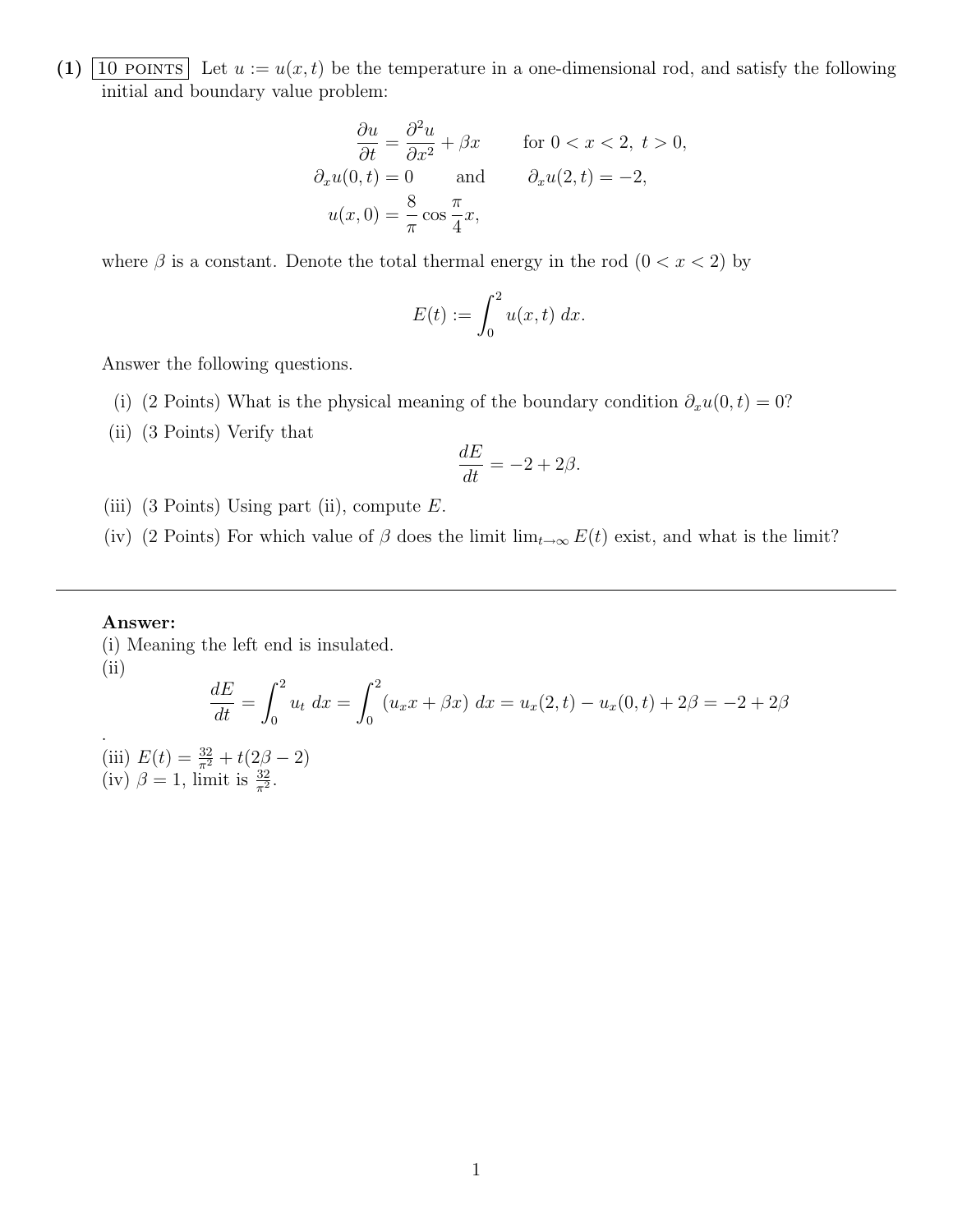(2)  $\boxed{10 \text{ POINTS}}$  Consider the following boundary value problem for a heat conduction in a rod:

 

 $\vert$ 

$$
u_t = 4u_{xx} - 2u, \text{ on } 0 < x < 1
$$
  
 
$$
u(0, t) = 0
$$
  
 
$$
u(1, t) = 0
$$

(a) (5 points) Separate variables and determine all product solutions of this problem.

(b) (5 points) Find the solution for which the initial temperature is  $u(x, 0) = 3 \sin(\pi x) + \sin(3\pi x)$ .

Answer:  
\n(a)  
\n
$$
u(x,t) = \sum_{n=1}^{\infty} a_n e^{(-4n^2 \pi^2 - 2)t} \sin n \pi x
$$
\n(b)  
\n
$$
u(x,t) = 3e^{(-4\pi^2 - 2)t} \sin \pi x + e^{(-36\pi^2 - 2)t} \sin 3\pi x
$$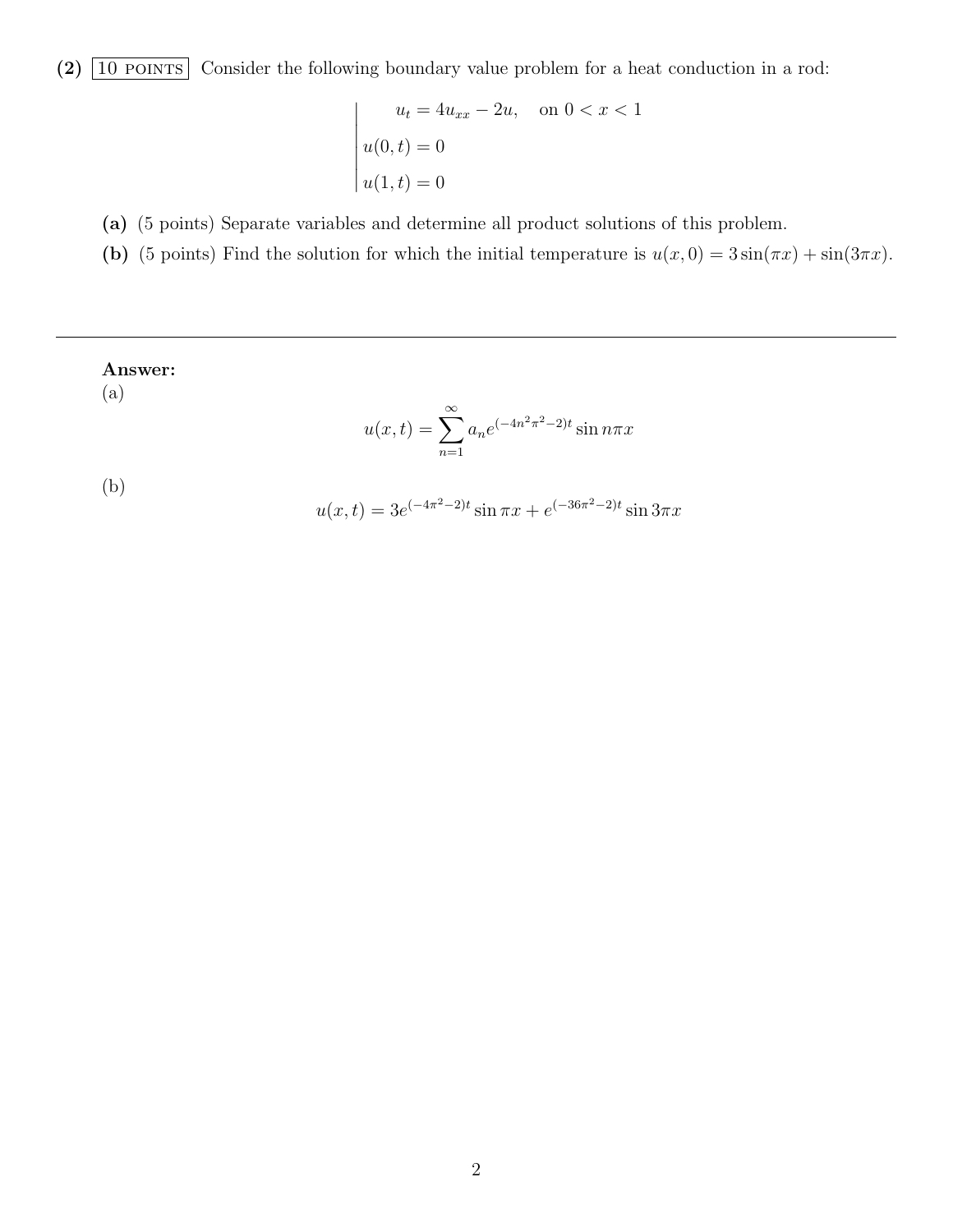(3)  $\boxed{10 \text{ POINTS}}$  Let  $f(x)$  be a piecewise smooth function. Denote by  $g(x)$  the Fourier series of the function  $f(x)$  on the interval  $[-\pi, \pi]$ , that is,

$$
f(x) \sim \sum_{n=0}^{\infty} a_n \cos nx + \sum_{n=1}^{\infty} b_n \sin nx =: g(x).
$$

Decide whether the following statements are true or false. To obtain full credit, you must justify your answers.

- (i) (2.5 points) If f is an odd function, then  $b_n = 0$  for all  $n = 1, 2, \cdots$ . T / F
- (ii) (2.5 points) If f is continuous, then g must be continuous.  $T / F$
- (iii) (2.5 points) If f is bounded, then g must be bounded.  $T / F$
- (iv) (2.5 points) For any given function f, the Fourier coefficient  $b_n$  can be computed by  $b_n = \frac{2}{\pi}$  $\frac{2}{\pi} \int_0^{\pi} f(x) \sin nx \, dx.$  T / F

### Answer:

(i) F.

(ii) F.

(iii) T.

(iv) F.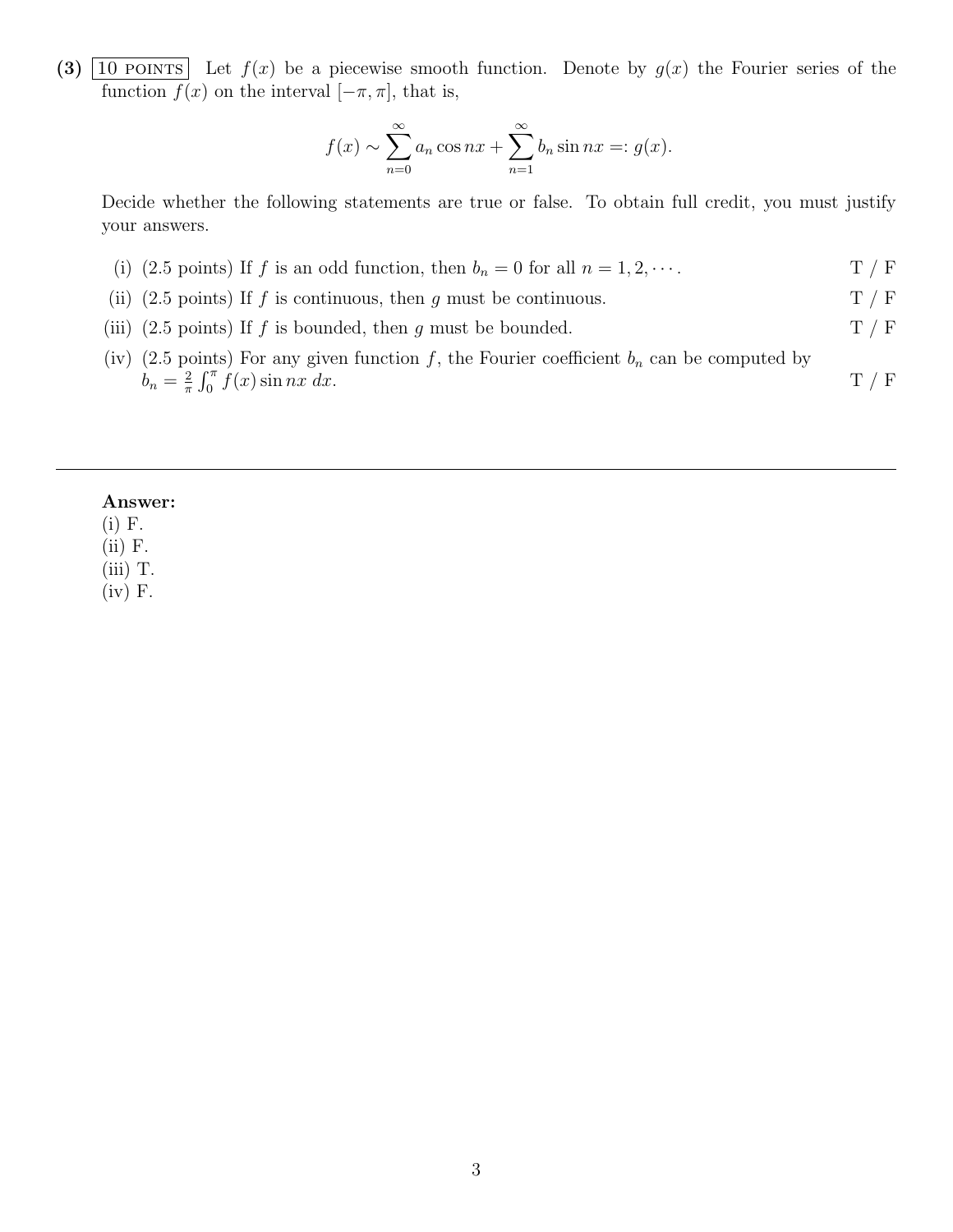# (4)  $\boxed{10 \text{ POINTS}}$  Solve the damped wave equation

$$
u_{tt} = u_{xx} - u_t, \t 0 < x < 1, t > 0,
$$
  

$$
u(x, 0) = \sin(2\pi x)
$$
  

$$
u_t(x, 0) = 0
$$

and boundary conditions

with initial conditions

$$
u(0, t) = 0
$$
  

$$
u(1, t) = 0.
$$

Answer:

$$
u(x,t) = \sin 2\pi x \left( e^{-\frac{t}{2}} \cos \sqrt{16\pi^2 - 1}t + \frac{1}{2\sqrt{16\pi^2 - 1}} e^{-\frac{t}{2}} \sin \sqrt{16\pi^2 - 1}t \right)
$$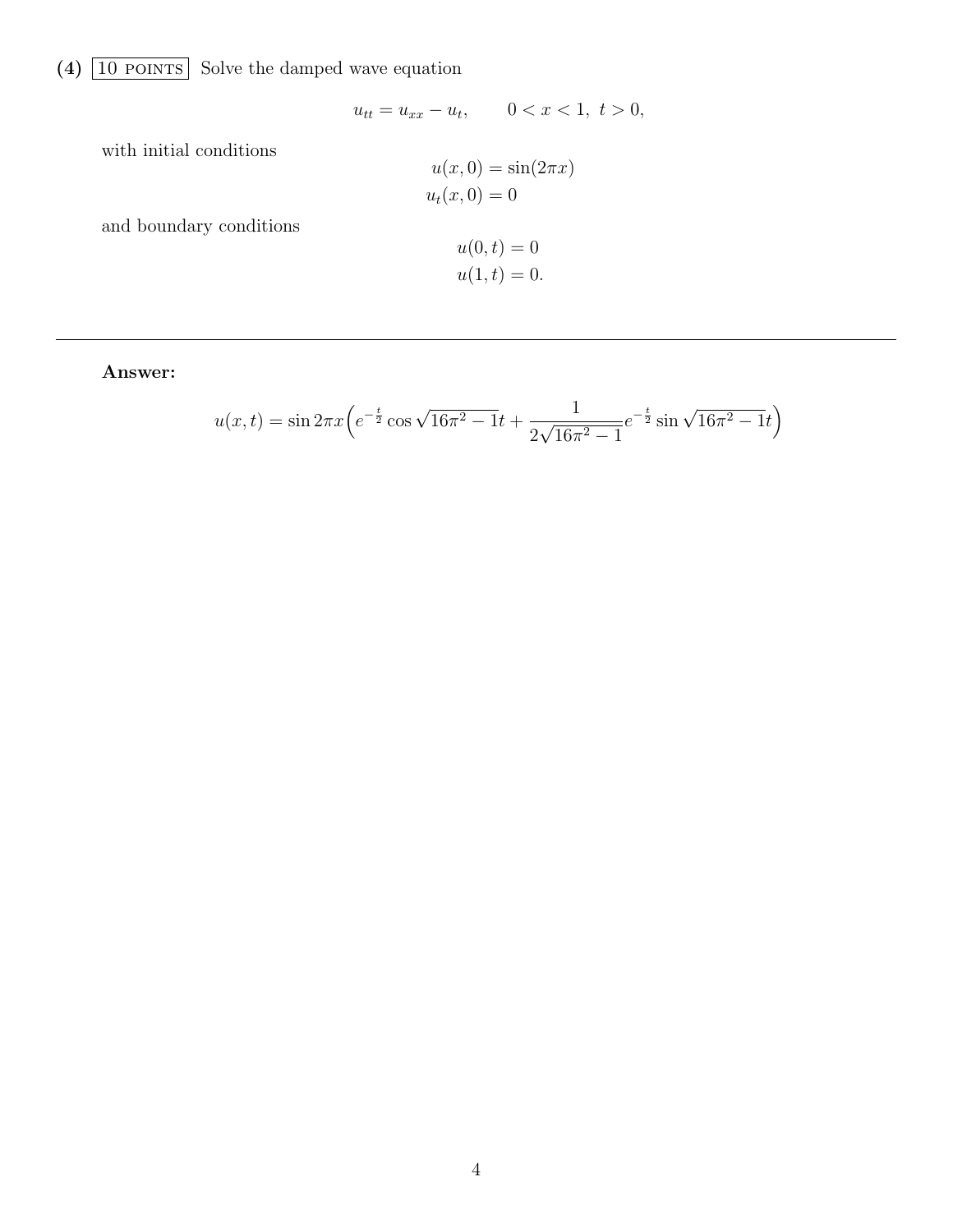# $(5)$   $\boxed{10$  POINTS Consider the eigenvalue problem

$$
\begin{cases}\n\frac{d^2\phi}{dx^2} + (\lambda - x^4)\phi = 0\\ \n\frac{d\phi}{dx}(0) = \frac{d\phi}{dx}(1) = 0.\n\end{cases}
$$

Answer the following questions.

- (i) (2 points) Is the above eigenvalue problem a regular Sturm-Liouville eigenvalue problem?
- (ii) (5 points) Show that all eigenvalues  $\lambda$  are non-negative.
- (iii) (3 points) Is  $\lambda = 0$  an eigenvalue?

## Answer:

- (i) Yes.
- (ii) Use Rayleigh quotient.
- (iii) No.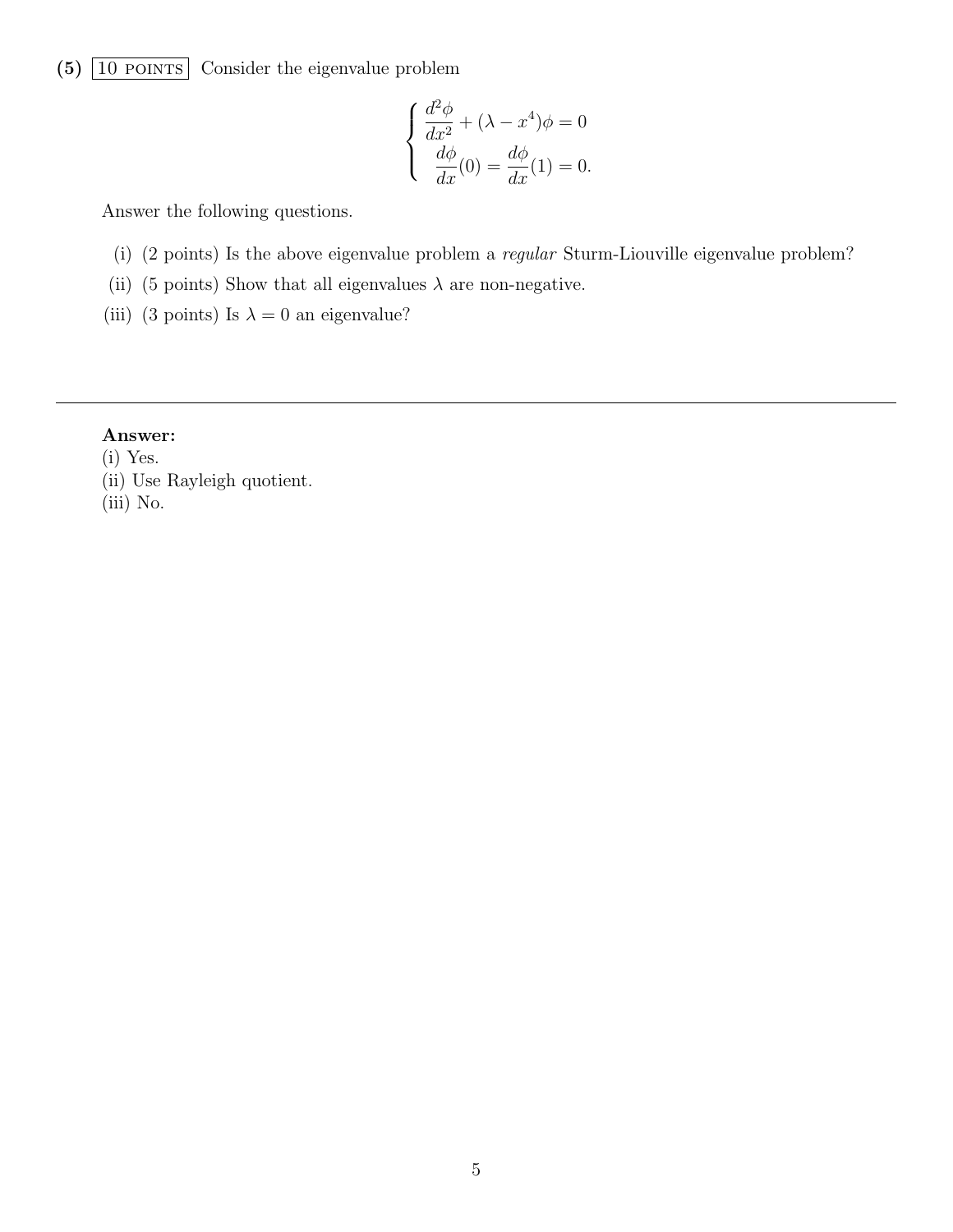(6)  $\boxed{10 \text{ POINTS}}$  The displacement function  $u(r, \theta, t)$  describing the vibration of a circular membrane  $D: 0 < r < 2, -\pi < \theta < \pi$  satisfies the boundary value problem

$$
u_{tt} = 9\nabla^2 u \text{ on } D
$$

$$
u(2, \theta, t) = 0
$$

$$
u(r, \theta, 0) = 0
$$

$$
u_t(r, \theta, 0) = -J_0 \left(\frac{z_6}{2}r\right),
$$

where  $J_0(z)$  is the 0-th Bessel function of the first kind with roots  $z_1, z_2, \ldots, z_n, \ldots$ .

- (a) (7 points) Compute  $u(r, \theta, t)$ .
- (b) (3 points) Find the value  $u(2, \frac{\pi}{6})$  $\frac{\pi}{6}, 1$ ).

### Answer:

(a)

$$
u(r, \theta, t) = -\frac{2}{3z_6} \sin \frac{3z_6 t}{2} J_0\left(\frac{z_6 r}{2}\right)
$$

(b)

$$
u(2,\frac{\pi}{6},1)=0
$$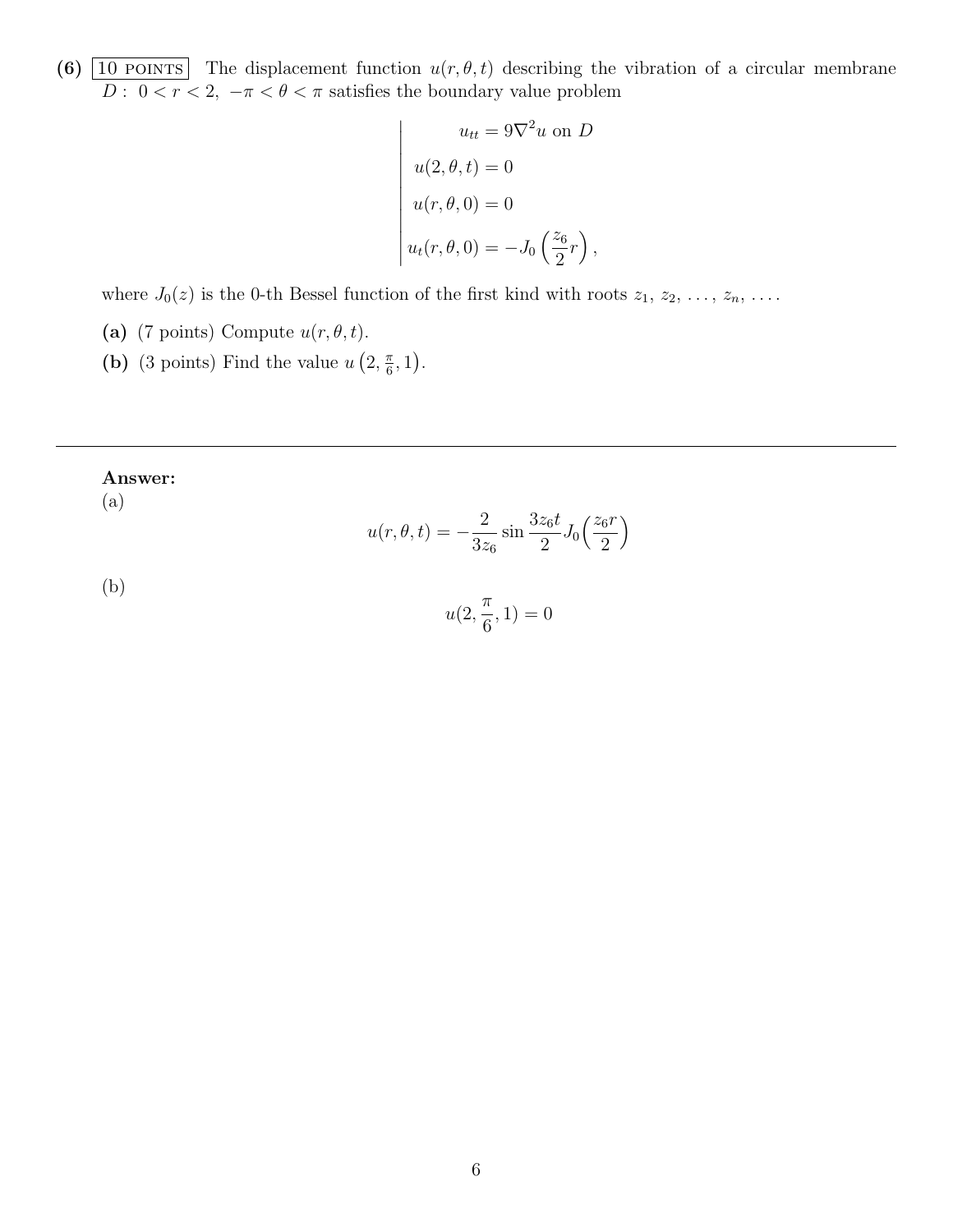(7)  $\boxed{10 \text{ POINTS}}$  Let  $u := u(x, t)$  satisfy the following initial and boundary value problem

$$
\frac{\partial u}{\partial t} = \frac{\partial^2 u}{\partial x^2} + x + 2e^{-\frac{\pi^2}{4}t} \sin \frac{\pi x}{2} \quad \text{for } 0 < x < 1, \ t > 0
$$
\n
$$
u(0, t) = 0
$$
\n
$$
\frac{\partial u}{\partial x}(1, t) = t
$$
\n
$$
u(x, 0) = 5 \sin \frac{3\pi x}{2}.
$$

Answer the following questions.

(ii) (8 Points) Find the solution  $u$  to the above initial and boundary value problem.

(iii) (2 Points) Prove or disprove

$$
\lim_{t \to \infty} u(1, t) = 0.
$$

### Answer:

(ii)

$$
u(x,t) = 2t \sin \frac{\pi x}{2} e^{-\frac{\pi^2 t}{4}} + 5 \sin \frac{3\pi x}{2} e^{-\frac{9\pi^2 t}{4}} + xt
$$

(iii) No, the limit is  $\infty$ .

Mysterious enough, this problem doesn't have part (i).